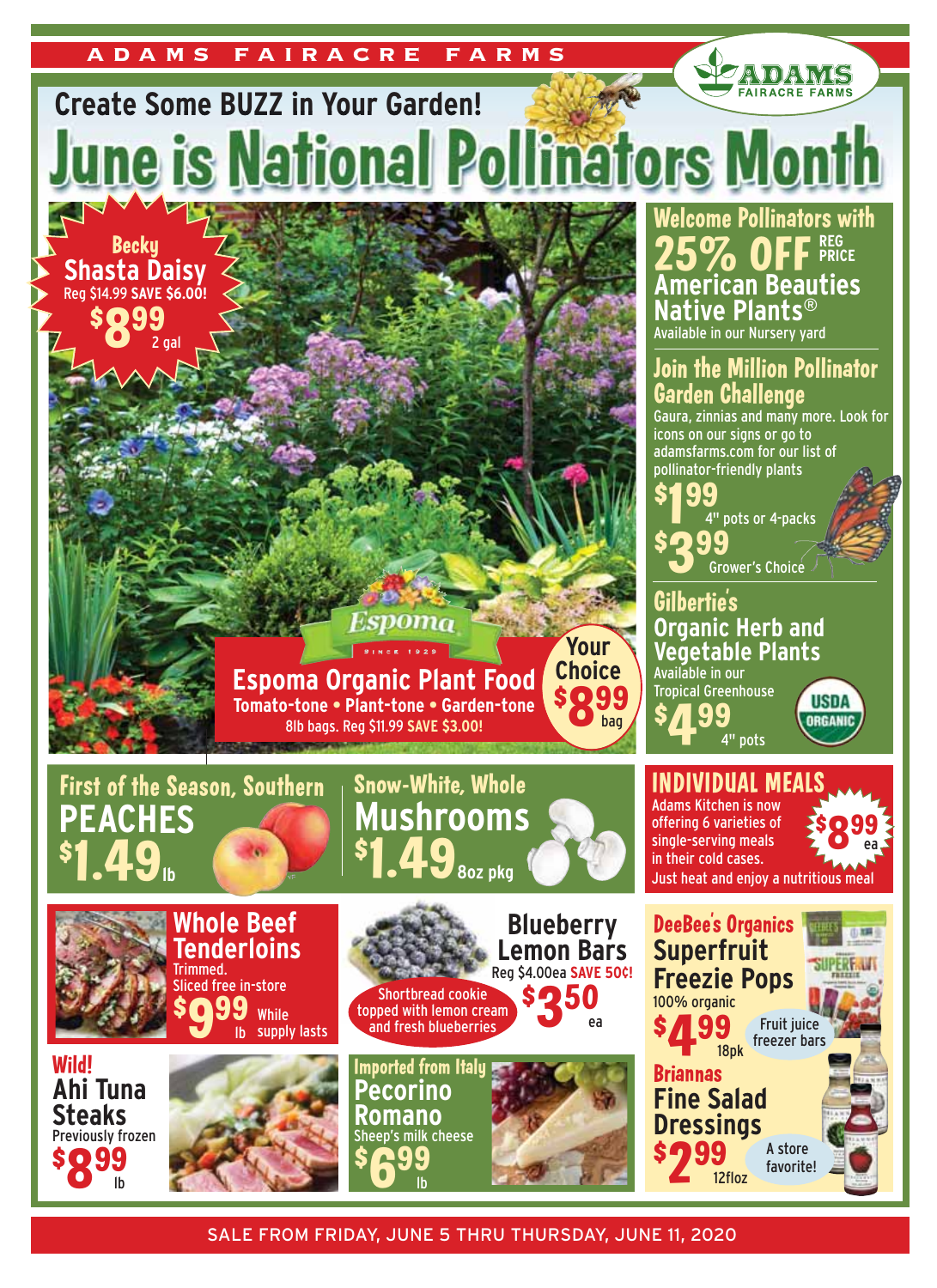## adams fresh poultry and meats

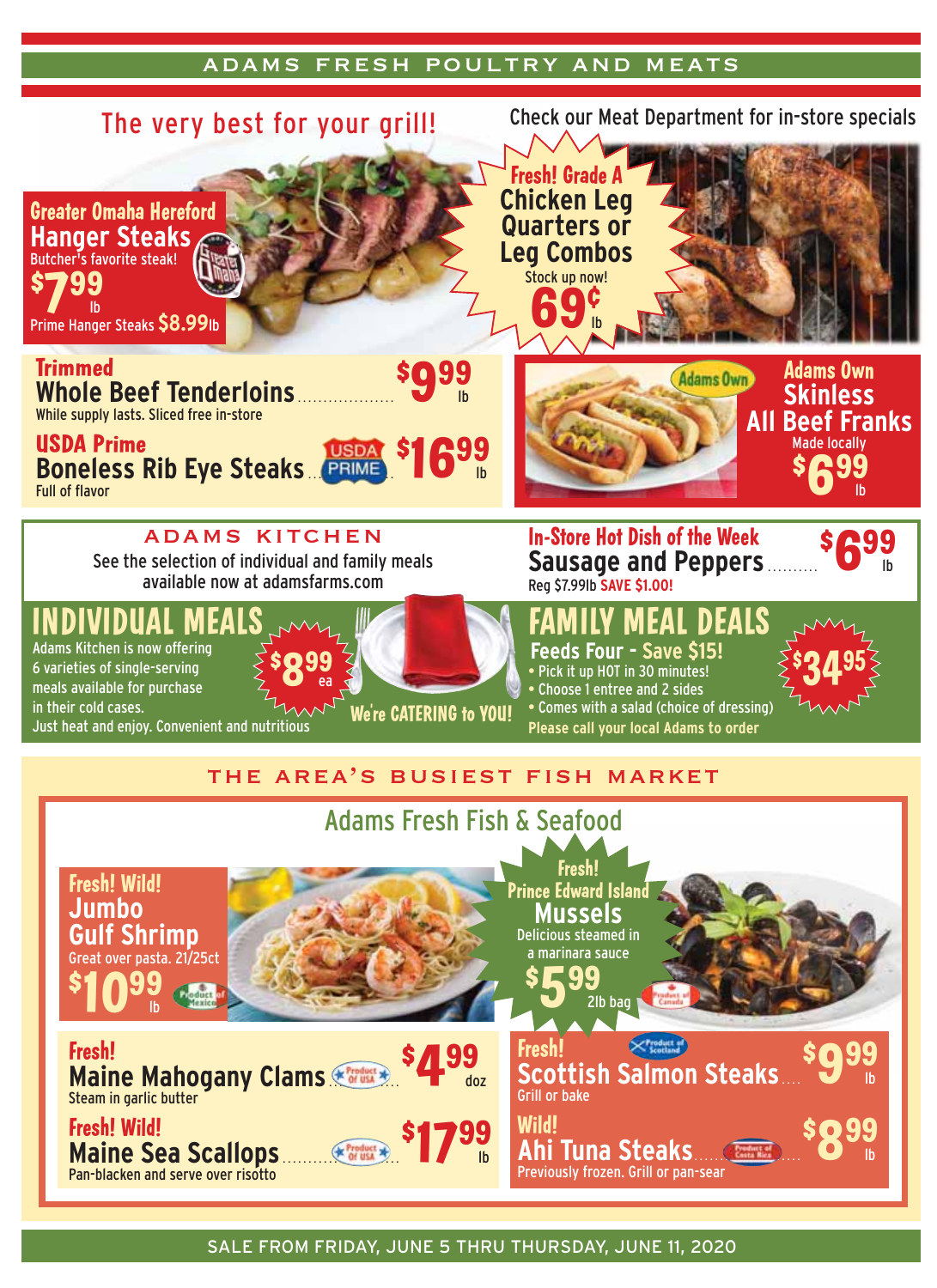















New! From the Ground  $\mathbf{Up}^{\mathsf{TN}}$ **Cauliflower Stalks** Cheddar or Sea Salt. A healthy snack SD 49  $40z$ 

**DeeBee's Organics Superfruit Freezie Pops** 100% organic fruit juice freezer bars .99 18 pk

German Barrel Pickles \$449 **Kühne** Kosher, Garlic or Dill, 35,9floz



**Fratelli Mantova Premium Avocado Oil** High in antioxidants and vitamin E \$099 17floz



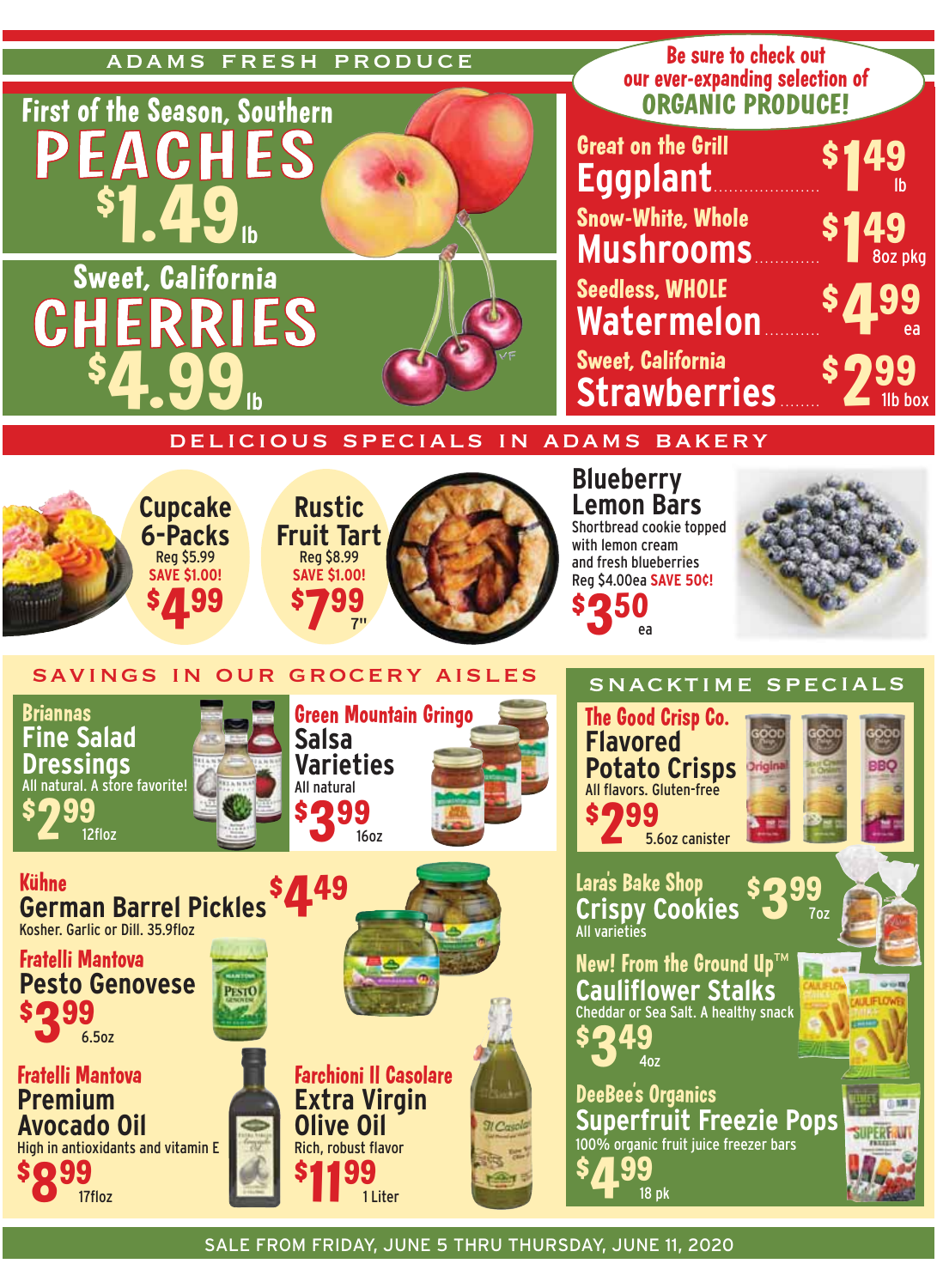## adams deli savings and cheese specials

cheese specials

| Check our Deli Department for in-store specials                                                                                                                                                                                                                                                                                                                                                                                                                                                                                                          | Wonderful                                                                                                                                                                                                                                                                                                                                                                                                                                         |
|----------------------------------------------------------------------------------------------------------------------------------------------------------------------------------------------------------------------------------------------------------------------------------------------------------------------------------------------------------------------------------------------------------------------------------------------------------------------------------------------------------------------------------------------------------|---------------------------------------------------------------------------------------------------------------------------------------------------------------------------------------------------------------------------------------------------------------------------------------------------------------------------------------------------------------------------------------------------------------------------------------------------|
| <b>Boar's Head</b><br>Lower Sodium Turkey                                                                                                                                                                                                                                                                                                                                                                                                                                                                                                                | melted over<br>grilled chicke                                                                                                                                                                                                                                                                                                                                                                                                                     |
| <b>Boar's Head</b><br><b>SQ</b><br><b>Bologna (Beef &amp; Pork) O</b> ib<br><b>Boar's Head</b><br>$s$ 599<br><b>American Cheese</b><br>Great cheese at a great price!<br><b>Boar's Head</b><br><b>sg49</b><br><b>Virginia Brand Ham</b><br>Basted with sweet southern molasses<br><b>Boar's Head</b><br><b>\$Q99</b><br>Genoa Salami.<br>I <sub>b</sub><br>True authentic Italian-style flavor<br><b>Adams Own</b><br>\$299<br><b>Macaroni Salad</b><br>Store-made dressing coats vegetables<br>and perfectly cooked macaroni                            | <b>Pecorino Romano</b><br>Sheep's milk cheese imported from<br><b>Swiss Emmental</b><br>Try melted over a burger with mush<br><b>Roquefort Blue</b><br>Imported from France. Bold blue ch<br><b>French Brie</b><br>Enjoy this double crème cheese wit<br><b>Crumbled Goat Che</b><br>All ready to go! Toss in your favorite<br><b>Adams Own</b><br><b>Dorothy's Jalapeño</b><br><b>Country Olive Medl</b><br>Greek olive blend that's delicious w |
| <b>EE SAVINGS</b><br><b>Billy Jolt</b><br>Your<br><b>Choice</b><br>Medium-roast coffee beans with added<br>caffeine that's sure to wake you up<br><b>so 99</b><br><b>Strawberry</b><br>I <sub>b</sub><br><b>Shortcake Coffee</b><br>Wake up with this sweet<br>taste of summer<br>GIFT<br><b>BASKETS</b><br><b>Plan ahead for</b><br><b>Father's Day,</b><br><b>June 21st!</b><br>This basket and more<br>are available for local<br>delivery or nationwide<br>shipping. Order online at<br>adamsfarms.com/store<br><b>Hudson Valley</b><br><b>SQ500</b> | IN (<br><b>Ronnybrook</b><br><b>Yogurt C</b><br>Made locally in<br><b>Chobani® Less Sugar and</b><br><b>Greek Yogurt Crund</b><br><b>Philadelphia</b><br><b>Cream Cheese Bars</b><br>Original and 1/3 Less Fat. 8oz bars<br>Sargento<br><b>Shredded Cheese</b><br><b>All varieties</b><br><b>Boice Bros</b><br><b>Fresh Half &amp; Half</b><br><b>Made locally</b><br><b>Chobani Creamers</b><br>All flavors<br><b>Adams Own</b>                  |
| <b>Gourmet</b><br>A grand assortment of Hudson Valley products including                                                                                                                                                                                                                                                                                                                                                                                                                                                                                 | <b>USDA Organic Milk.</b><br><b>Adams AA Butter</b>                                                                                                                                                                                                                                                                                                                                                                                               |

biscotti, granola, salad dressing, tortilla chips, dip and jam.

| <b>Boar's Head</b><br>Wonderful                                                                                                                                   |  |
|-------------------------------------------------------------------------------------------------------------------------------------------------------------------|--|
| <b>Bold<sup>®</sup> 3 Pepper</b><br>melted over<br>grilled chicken<br>Colby Jack <sup>®</sup> Cheese                                                              |  |
| Spicy and creamy American-made cheese                                                                                                                             |  |
| <b>SO99</b><br>Ih                                                                                                                                                 |  |
| <b>Pecorino Romano</b><br>Sheep's milk cheese imported from Italy                                                                                                 |  |
| <b>Swiss Emmental</b>                                                                                                                                             |  |
| Try melted over a burger with mushrooms and onions                                                                                                                |  |
| <b>Roquefort Blue</b><br>Imported from France. Bold blue cheese made with sheep's milk.<br>Ib                                                                     |  |
| <b>French Brie</b><br>Enjoy this double crème cheese with a glass of Pinot Grigio                                                                                 |  |
| <b>Crumbled Goat Cheese</b><br>All ready to go! Toss in your favorite salad<br>Ib                                                                                 |  |
| <b>Adams Own</b>                                                                                                                                                  |  |
| Dorothy's Jalapeño Cilantro Dip                                                                                                                                   |  |
| <b>Country Olive Medley</b><br>Greek olive blend that's delicious with your favorite feta cheese<br>Ib                                                            |  |
| <b>OUR DAIRY CASE</b><br><b>Ronnybrook Farm Dairy</b><br><b>Yogurt Cups</b><br><b>TFOR</b><br>6oz<br>Made locally in the Hudson Valley<br>Chobani® Less Sugar and |  |
| Greek Yogurt Crunch. 4For 350<br>5.30Z                                                                                                                            |  |
| <b>Philadelphia</b><br>Cream Cheese Bars 2FOR <sup>\$2</sup><br>PHILADELP<br>Original and 1/3 Less Fat. 8oz bars<br>PHILADELPHIA                                  |  |
| <b>Sargento</b><br>Shredded Cheese 2FOR \$500<br><b>80Z</b><br><b>All varieties</b>                                                                               |  |
| Fresh Half & Half 2For \$500<br>32floz<br><b>Made locally</b>                                                                                                     |  |
| Chobani Creamers 2 FOR<br>240z<br><b>SRGANIO</b>                                                                                                                  |  |
| <b>Adams Own</b><br><b>USDA Organic Milk</b><br>half gal                                                                                                          |  |
| <b>Butter</b><br><b>Adams AA Butter</b>                                                                                                                           |  |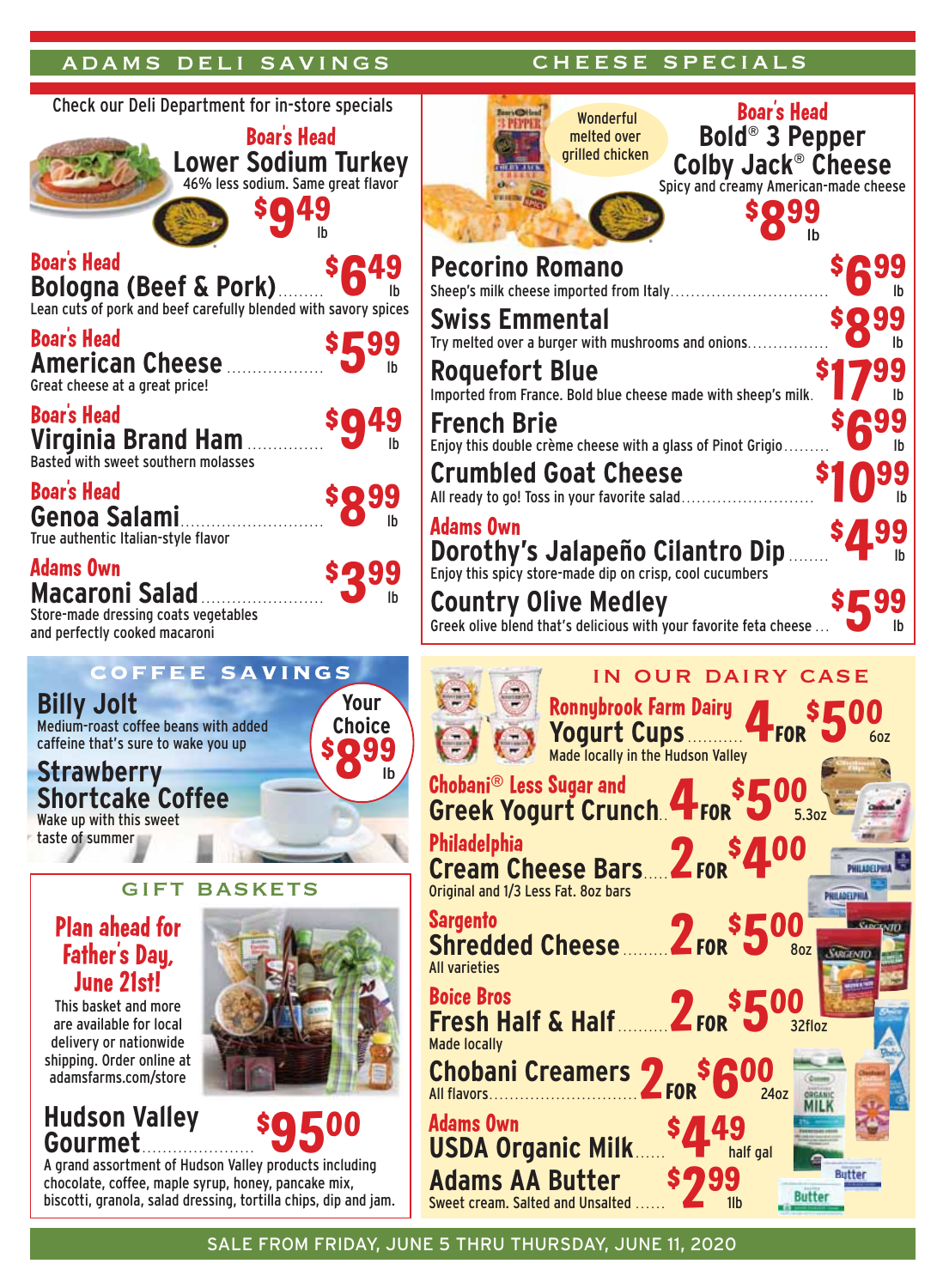## garden center

**IIIANA** 

**The area's most complete inventory of Weber Grills, Big Green Egg and Accessories**

Big

Green